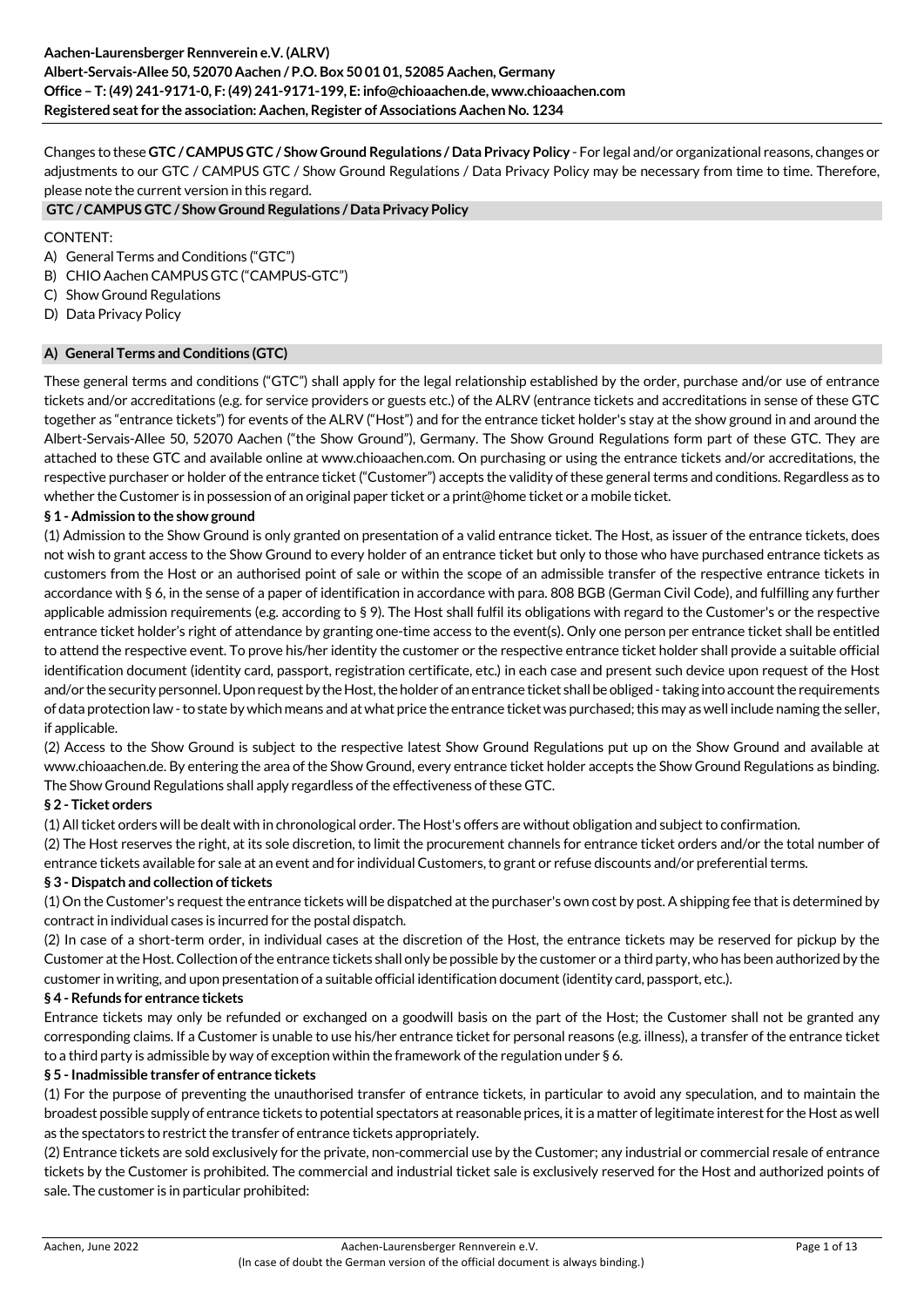a) from publically offering entrance tickets for sale and/or in particular selling at auctions or on the internet, (e.g. on eBay, eBay-Kleinanzeigen, Facebook) and/or on sales platforms which have not been authorized by the Host (e.g. viagogo, seatwave, StubHub, etc.); or b) from transferring entrance tickets at a price higher than the price paid; an additional charge of up to 10% for the compensation of transaction costs incurred shall be permitted; or

c) from transferring entrance tickets regularly and/or in a greater quantity; or

d) from selling or transferring tickets to commercial or industrial resellers and/or ticket merchants; or

e) from commercially or industrially using entrance tickets or allowing their use without the prior express written consent of the Host, in particular for the purpose of advertising or marketing, as bonus, promotional gift, prize, or part of an unauthorized hospitality or travel package.

(2) For the transfer of reduced entrance tickets, the provisions in § 5 (1) shall apply with the additional stipulation that a transfer of entrance tickets shall only be valid if the new entrance ticket holder also fulfills the reduction requirements of the entrance ticket concerned, unless the new entrance ticket holder pays the difference between the reduced entrance ticket and a corresponding entrance ticket prior to entering the Show Ground at the respective ("Upgrade"). For the Upgrade, the Host may charge a processing fee.

## **§ 6 – Admissible transfer**

A private transfer of an entrance ticket for non-commercial reasons, in particular in individual cases due to illness or other reasons for absence of the Customer, shall be admissible if no case of inadmissible transfer pursuant to the regulation in § 5 (1) exists, and

a) if the entrance ticket is transferred via the official secondary market platform of the Host (available at www.chioaachen.de) and in the manner specified on the secondary market platform; or

b) if (i) the Customer expressly indicates to the new entrance ticket holder the validity and the content of these GTC, (ii) the new entrance ticket holder agrees with the validity of these GTC between him/her and the Host, (iii) the new owner agrees to the transfer of his name, address and date of birth to the Host as well as to the processing of this data by the Host for the execution of the contract and (iv) the Host (in particular due to protection or hygiene measures prescribed by the association, the authorities or the law, but in each case in accordance with applicable data protection law), stating the personal data of the new owner (regularly name, address, date of birth), agrees to the transfer of this data to the Host is informed in a timely manner about the name of the new entrance ticket holder and the transfer of the entrance ticket or if the Host has conclusively declared the transfer to the new entrance ticket holder to be admissible.

## **§ 7 – Data of the new entrance ticket holder**

The processing of the data of the new entrance ticket holder (regularly name, address and date of birth) shall be effected as part of the fulfilment of the contracts between the entrance ticket holder and the Host as well as between the entrance ticket holder and the Customer according to Art. 6 (1) S. 1 b) DSGVO. In addition, this data processing shall be effected to safeguard the legitimate interests of the Host (cf. § 5 (1)) in accordance with Art. 6 para. 1 S. 1 f) DSGVO.

## **§ 8 Measures in case of inadmissible transfer**

In case of one or more violations of the regulations set out under § 5 (1) and/or other inadmissible transfer of entrance tickets, the Host has the right:

a) to not deliver entrance tickets to the Customer concerned if entrance tickets were used contrary to the regulations in § 5 prior to transfer or shipping;

b) to block the respective entrance tickets and to deny the entrance ticket holder access to the Show Ground without compensation or to expel said entrance ticket holder from the Show Ground;

c) to exclude customers concerned from ticket purchase for an appropriate period of time but no more than a maximum of five (5) years; decisive for the duration of the ban shall be the number of violations, the number of entrance tickets offered, sold, transferred, or used as well as possible proceeds from the resale;

d) to impose a contractual penalty on the Customer in accordance with § 12.

### **§ 9 - Specific access conditions**

For good cause, e.g. due to protection and hygiene measures prescribed by an association, the authorities or by law, or in the context of a (partial) exclusion of spectators, the Host shall be entitled (and, if applicable, obliged), in accordance with the applicable data protection law, to stipulate specific access conditions and to enforce respective compliance. In particular, the Host shall be entitled

a) to make the purchase of entrance tickets and/or admission to the Show Ground subject to certain requirements or proof (e.g. proof of health or vaccination status; masks) and to demand these proofs to be presented by the entrance ticket holder upon admission to or on the Show Ground. In case the entrance ticket holder does not comply with the applicable requirements, the Host shall be entitled to refuse the purchase of the entrance ticket or admission to the Show Ground or expel the Customer or entrance ticket holder from the Show Ground.

b) to set up specific admission time windows for certain entrance ticket holders. In such case, the latter shall be obliged to comply with such time windows. In case of intentional or negligent non-compliance, the entrance ticket holder may be denied access to the Show Ground without compensation.

c) to make access to and stay on the Show Ground subject to additional rules, regulations and requirements (e.g. provision of further personal data). The applicable rules, regulations and requirements will be made available to the Customers in due time and shall be observed by all entrance ticket holders. Appropriate instructions from the Host, the police and/or security personnel must be followed.

In case the specific access conditions have already been announced at the time of ticket purchase, there shall be no right of withdrawal or, at the latest, the right of withdrawal shall expire with each admission to the Show Ground within the scope of the specific access conditions.

### **§ 10 - Measures in case of violation of the special access conditions**

In addition to § 9 lit. a, b and c, the Host shall be entitled to impose the measures mentioned therein for good cause in case a entrance ticket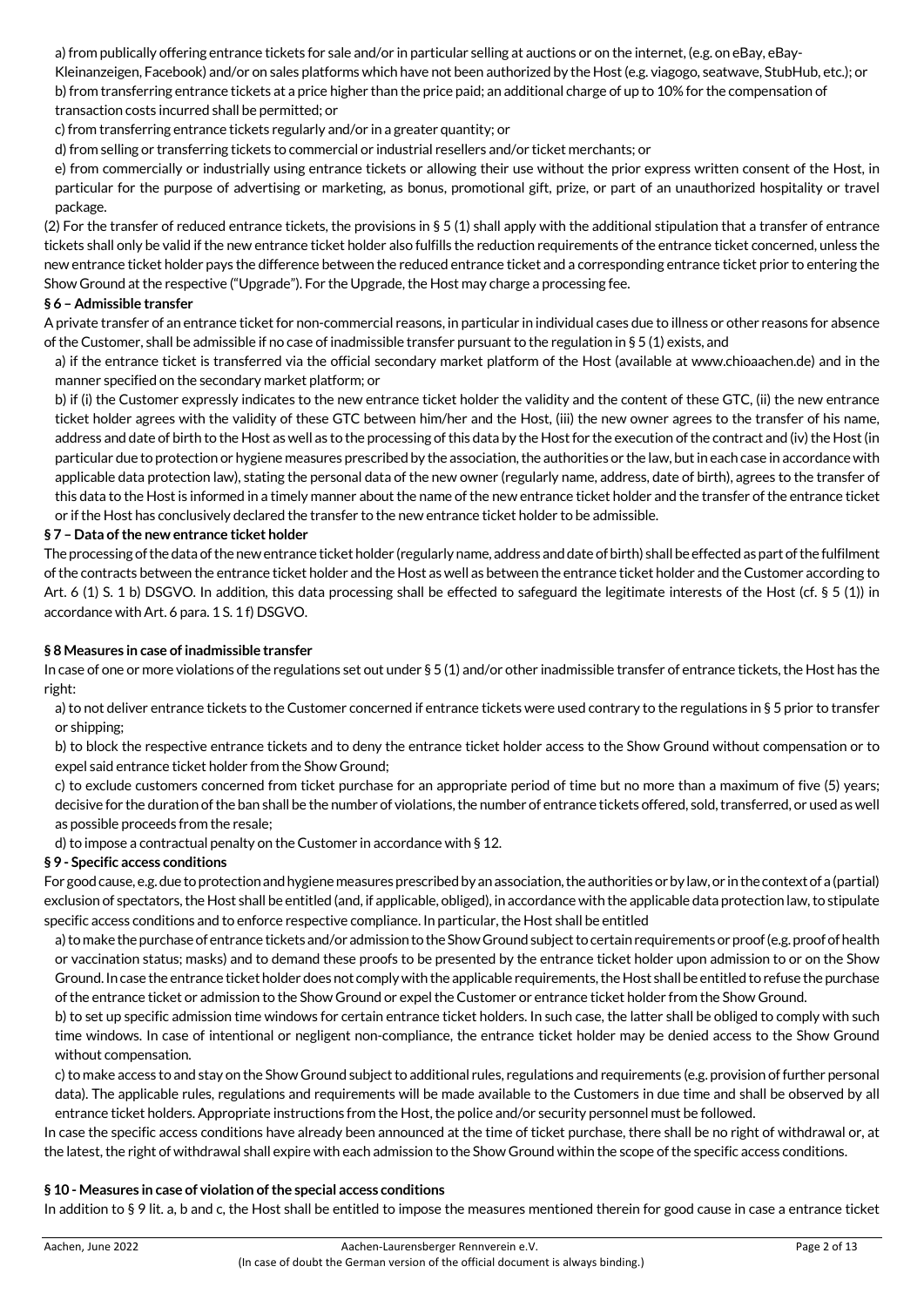holder violates the special access conditions. In particular, the Host shall be entitled to deny the entrance ticket holder access to the tournament site in the event of such violations or to expel him/her from the tournament site and to exclude him/her from purchasing entrance tickets for an appropriate period of time.

## **§ 11 - Responsibility and infection-risks**

Every entrance ticket holder shall be obliged to inform himself in due time before each event about possible postponements, spectator exclusions and applicable protection and hygiene regulations. In this regard, latest information are available at www.chioaachen.de. Each entrance ticket holder acknowledges that he/she may become infected with (viral) diseases in the course of attending an event. By attending an event, the Customer shall be deemed to have consciously accepted this risk.

## **§ 12 – Contractual penalty**

 $(1)$  In case of a culpable violation of these GTC by the Customer, in particular of one or more regulations in § 5, the Host, in addition to the other possible measures according to these GTC and/or further recourse or legal compensation, in particular pursuant to tort law, shall have the right to impose on the Customer an appropriate contractual penalty in the amount of up to 2.500,- EUR.

(2) Decisive for the amount of the contractual penalty shall be in particular the number and the intensity of the violations, type and degree of culpability (intent or negligence), attempts and successes of the Customer with regard to redress, the question whether and to what extent said person is a repeat offender, and, in case of an unauthorized resale of entrance tickets, the quantity of entrance tickets offered, sold, transferred, or used as well as possible proceeds or profits generated from the resale.

## **§ 13 - Loss of entrance tickets**

The Host shall immediately be notified about the loss, i.e. any involuntary loss, of entrance tickets purchased from the Host. The Host shall have the right to block such entrance tickets immediately after the notification. In case of a loss, the entrance ticket will be reissued after notification and legitimization verification. Lost entrance tickets which are not subject to electronic access control may be reissued if the Customer provides the Host with a respective formal declaration of the loss. In case an entrance ticket is to be reissued, unless the Host or authorised third parties are proven to be responsible for the respective loss, the Host may charge a processing fee of 20 % of the price paid. In case of abusive notifications of a loss, the Host shall file a criminal complaint.

## **§14 - Postponement/cancellation of the event / exclusion of spectators**

(1) The Host is entitled to cancel or postpone or if necessary abandon the respective event in the case of unforeseeable circumstances that make the holding of the event impossible.

(2) In case of a switch in time or location of an event, the respective entrance tickets remain valid. In this case, the Customer may withdraw from the contract. Withdrawal shall be declared in writing (email sufficient) to the Host. On presentation or mailing of the respective entrance ticket, the Customers concerned shall receive the ticket price paid; fees already incurred in the interest of the Customer (e.g. shipping and handling fees) shall not be refunded.

(3) In case of an abandonment of the event, the Customer shall not be entitled to a refund of the ticket price paid, unless the Host is responsible for the abandonment of the event; fees already incurred in the interest of the Customer (e.g. shipping and handling fees) shall not be refunded in any case.

(4) In case of a cancellation of the event or, in accordance with a competent association or authority, an event taking place wholly or partly without spectators, the Customers concerned shall receive the ticket price paid on presentation or mailing of the respective entrance ticket; fees already incurred in the interest of the Customer (e.g. shipping and handling fees) shall not be refunded.

(5) In these cases, the Host shall not be liable to the Customer for futile expenses (e.g. futile travel and accommodation costs).

## **§ 15 - Relocation**

The Customer acknowledges that the Host shall be entitled, for good cause, e.g. due to protective or hygiene measures imposed by associations, authorities or the law and requirements to maintain distance spaces, e.g. in the context of pandemic control, to allocate seats to the Customer that differ from the seats ordered; in this case, the Customer shall have no claim to compensation. The new seat may correspond to a different price category; in case of a lower category, a respective refund of the difference (excluding actual fees incurred) shall be effected after conclusion of the event; in case of a higher category, no additional charge shall be charged**.** 

## **§ 16 - Claims regarding entrance tickets**

All queries regarding entrance tickets, regardless of whether they are paper tickets, print@home tickets or mobile tickets, are to be resolved with the Host exclusively. Claims regarding entrance tickets that are visibly invalid must be lodged with the Host without culpable delay, usually within five (5) working days, after receipt of the entrance tickets and before the start of the event. The invalidity must be stated and the entrance ticket returned. Otherwise, all demands for a substitute for the respective event shall become invalid once the event has started. The provisions on the abovementioned queries expressly do not apply to entrance tickets lost during shipment or not ordered and to cases in which the reason for the queries can be proven to be the fault of the Host.

### **§ 17 - Animals are not permitted**

Animals are not permitted on the show grounds, with the exception of seeing-eye dogs according to para. 33 (1) S. 1 of the German Social Code V as well as comparable dogs of assistance.

## **§ 18 - Instructions of the order-enforcing staff**

The entrance ticket holder is obliged to follow the instructions of the order-enforcing staff, the security personnel, the police and any other personnel assigned by the Host at the show ground.

### **§ 19 - Recordings of the event**

It is not permissible to produce, copy, broadcast or otherwise use or distribute any audio, photo, film or video recordings or other descriptions of the event for commercial use without the permission of the Host. The same applies for assisting any other person in conducting such activities.

### **§ 20 - Recordings of the entrance ticket holder**

For the purposes of public reporting and advertising of the respective event, the Host and the competent association or third parties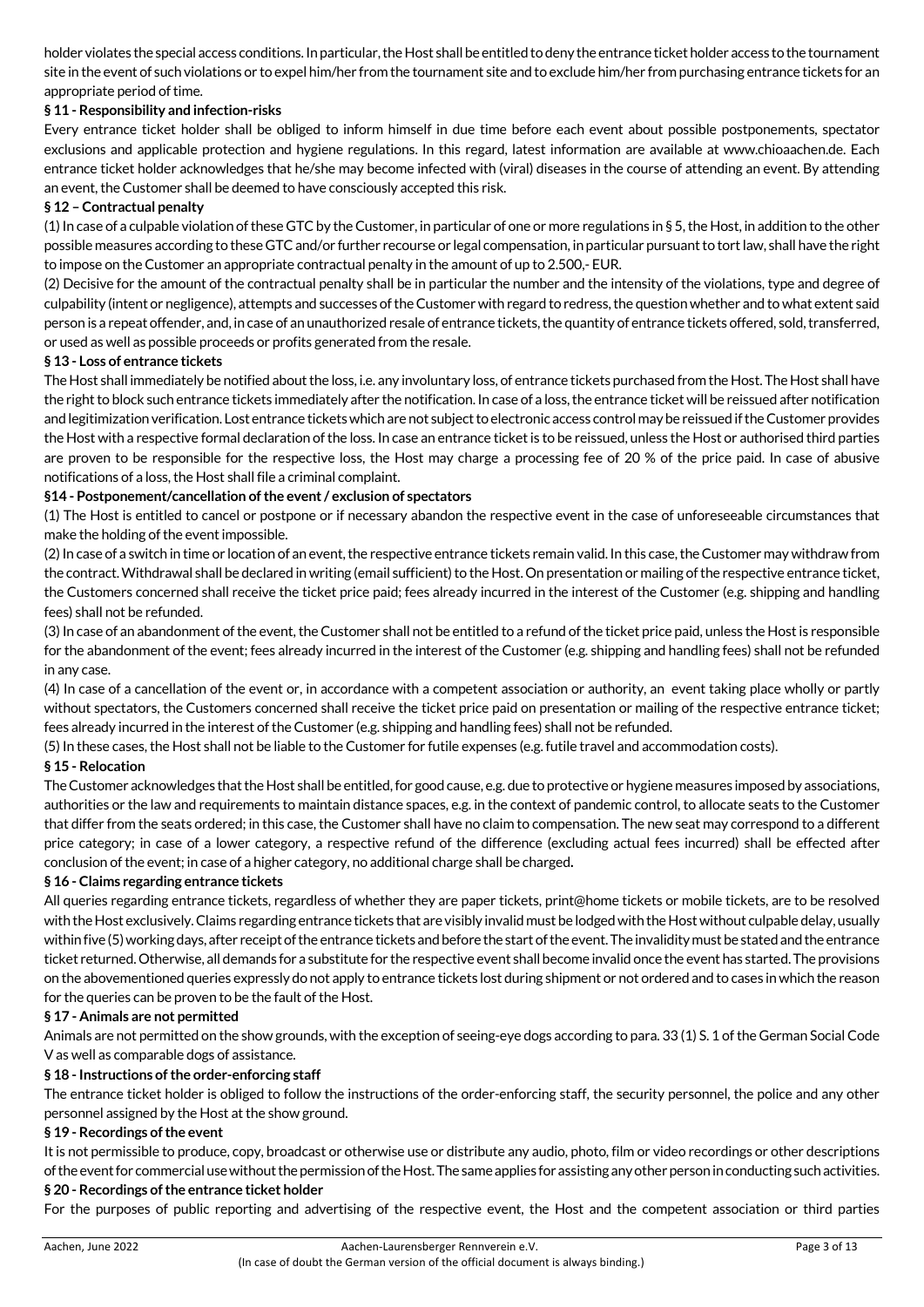commissioned or otherwise authorised by them in each case (e.g. radio, press) may independently create image and sound recordings that may show the entrance ticket holder as a spectator in accordance with Art. 6 (1) S. 1 f) DSGVO and use them for these purposes. The legitimate interest of the Host or third parties commissioned or otherwise authorised by the Host in each case (e.g. radio, press) is to position and exploit the event in the media. Further information can be found in the Host's current data protection declaration, available at www.chioaachen.de. If a Customer acquires entrance tickets not only for himself but also for other entrance ticket holders with an effective right to visit as set out under § 1 the Customer is obliged to ensure that the respective information is forwarded to the relevant entrance ticket holder.

## **§ 21 – No right of withdrawal**

Notwithstanding the fact that the Host offers entrance tickets via distance communication according to para. 312c (2) of the German Civil Code and thus a distance communication agreement may exist pursuant to para. 312c (1) of the German Civil Code, the two-week right of withdrawal and return for the Customer pursuant to para. 312g (2) no. 9 of the German Civil Code shall be excluded. Therefore, each offer or order of entrance tickets shall be binding immediately after confirmation by the Host and obliges acceptance and payment.

## **§ 22 - Personal data**

Personal data will only be demanded, processed, and otherwise utilised according to the DSGVO the privacy policy of the ALRV (available at www.chioaachen.de). This includes mailings with information regarding the relevant event. During existing contractual relationships, the Customer shall be obliged to inform the Host of any change in his contact details without undue delay.

## **§ 23 – Liability**

(1) Entrance to the show ground is at one's own risk.

(2) The Host is not liable for any damages, as far as the Host, its authorised agents or representatives can only be charged with simple negligence, unless the breach consists of a fundamental breach of contract on behalf of the Host (cardinal obligation). In the latter case, the Host is liable for any foreseeable and typically ensuing damage. The Host is fully liable for damages in the event of loss of life, personal injury or injury to health caused purposefully or negligently.

(3) Accidents or damage must be reported to the ALRV immediately.

## **§ 24 - German version**

If these GTCs are available in several languages, the German version prevails. These GTCs are governed by German law. In case the contractual party is a merchant within the meaning of the HGB (German Commercial Code), a legal entity governed by public law or has no common place of jurisdiction in Germany, the exclusive place of jurisdiction for any and all disputes in connection with the contract shall be Aachen, Germany.

## **§ 25 – Equality**

To the extent the masculine form is used in these GTC and the Show Ground Regulations, the designation shall apply to female and diverse persons accordingly.

### **§ 26 - Validity of the clauses**

Should individual clauses of these GTCs be or become invalid, the validity of the remaining clauses shall not be affected thereby. Should an individual clause be partially invalid the remaining part of the respective clause shall, to the extent that the invalid part can be withdrawn without loss of the intent of the other part, not be affected thereby.

### **§ 27 – Changes**

In case of changes with regard to the legislation or jurisdiction, the Host shall be entitled to amend these GTC with a notice period of four (4) weeks, or for good cause two (2) weeks, in advance, to the extent reasonable regarding the Customer. The respective changes shall be notified to the Customer under the contact details provided to the Host. The changes shall be deemed to have been approved in case the Customer has not objected to the changes in writing, by e-mail or via the medium set up by the Host for this purpose within the respective period after receipt, provided that the Host has expressly pointed out this fiction of approval.

## **B) C) CHIO Aachen CAMPUS General Terms & Conditions (CAMPUS GTC)**

With the CHIO Aachen CAMPUS ("**CAMPUS**"), the Aachen-Laurensberger Rennverein ("**ALRV**") promotes equestrian sport in its entirety. The CAMPUS is not only dedicated to top-class sport but also to digital developments as well as innovations in order to support training, youth promotion and mass and amateur sports. Via the CAMPUS online shop ("**CAMPUS-Shop**"), the ALRV offers the purchase of credit values ("**Credit**"), which can be used to order or book services, promotions and events linked to the CAMPUS (collectively "**CAMPUS-Promotions**"). The purchase as well as the use of the Credit shall be subject to these CAMPUS GTC.

### **§ 1 Scope of Application**

(1) These CAMPUS GTC shall apply to the legal relationship between the ALRV and the respective purchaser, service recipient or participant ("**Customer**") established by the purchase of any credit and its use for CAMPUS services and participation in CAMPUS events and for the stay on the grounds around Albert-Servais-Allee 50 in 52070 Aachen ("**Show Ground**"). The Show Ground Regulations shall be an integral part of these CAMPUS GTC and are to be found attached as well as at www.chioaachencampus.de.

(2) The Customer shall be regarded as a consumer provided that the purpose of the legal relationship established subject to these CAMPUS GTC cannot be attributed predominantly to his commercial or self-employed professional capacity. Whereas a merchant is any person or legal entity or incorporated association acting in a commercial or self-employed capacity when entering into the respective legal relationship. **§ 2 CAMPUS-Shop** 

## (1) The presentation and advertisement of Credit and CAMPUS-Promotions in the CAMPUS-Shop (collectively "**CAMPUS-Offers**") shall not constitute a legally binding offer. CAMPUS-Offers shall constitute an invitation to place an order or booking (so-called *invitatio ad offerendum*). (2) The purchase, order or booking of CAMPUS-Offers shall only be possible for customers of full legal capacity over the age of 18. The exercise of CAMPUS-Promotions shall in principle also be possible for minors or persons who are not of full legal capacity but may be subject to age restrictions. Any age or other restrictions will be indicated in the CAMPUS-Shop along with the respective CAMPUS-Promotion. Any order or booking of CAMPUS-Promotions to be exercised by minors or persons who are not of full legal capacity shall be carried out by the respective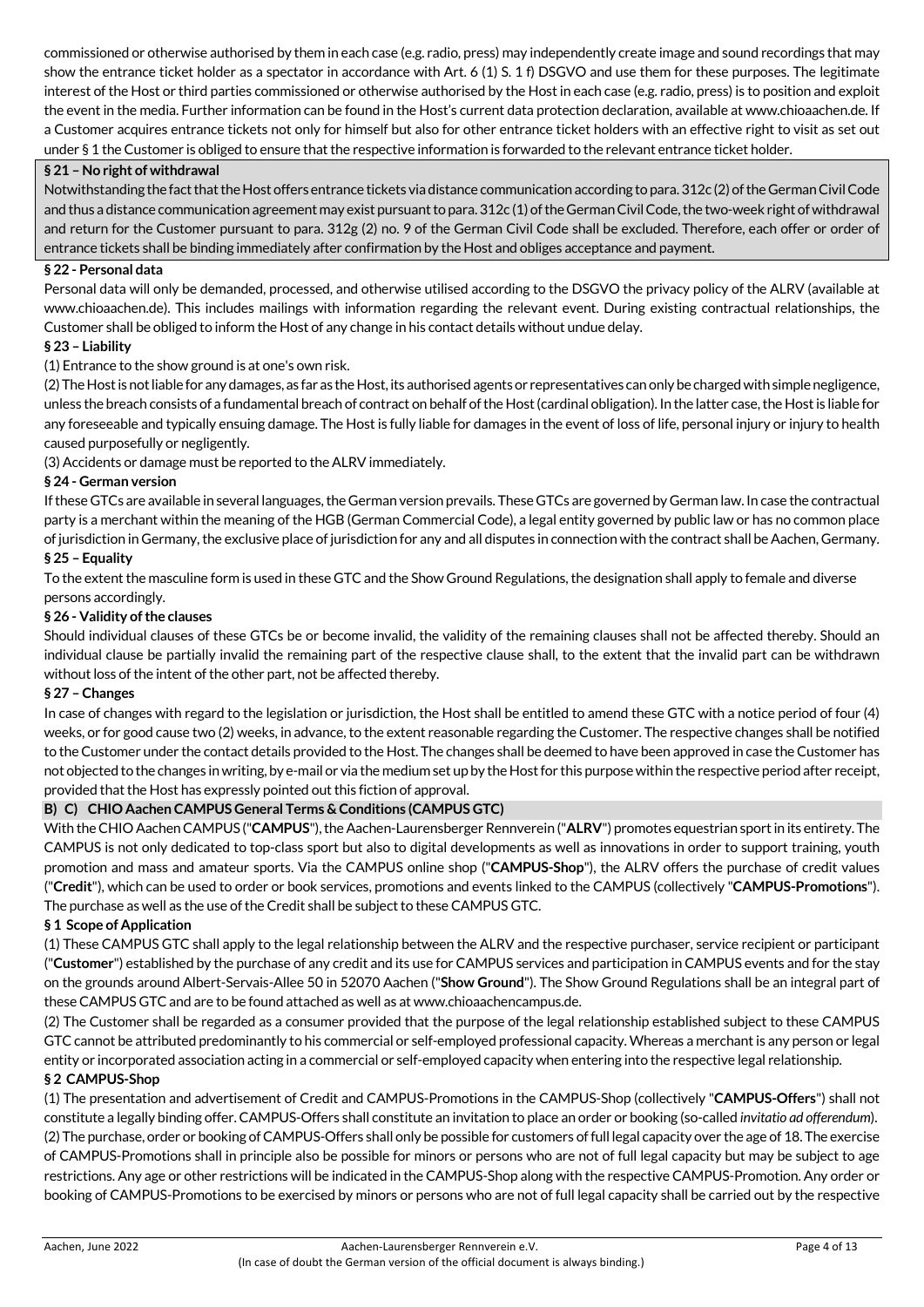### legal representative(s)

(3) With regard to the purchase, order or booking of CAMPUS-Offers, the Customer shall make a legally binding offer by clicking on the button "order now" in the CAMPUS-Shop. Customers shall be bound by this offer for a period of two (2) weeks after its submission; their cancellation right pursuant to § 5, if any, shall remain unaffected.

(4) The receipt of the offer submitted via the CAMPUS-Shop will be confirmed to the Customer by e-mail immediately. Such confirmation shall not constitute a legally binding acceptance unless acceptance is expressly declared therein. Furthermore, a binding contract shall be deemed to have been concluded either by an express declaration of acceptance by the ALRV or, at the latest, when the Customer's offer is impliedly accepted, e.g., by the performance of the ordered or booked service.

(5) The ALRV accepts all payment methods and means set out in the CAMPUS-Shop. The respective payment service provider may refuse the desired payment method under certain circumstances. In all other instances, § 11 of these CAMPUS GTC shall apply.

(6) The Customer shall be entitled to register at www.chioaachencampus.de by creating a customer account ("**Customer-Account**") and providing the requested data.

(7) The selection and the price or value of the CAMPUS-Offers are based on the respective specifications in the CAMPUS-Shop.

(8) Payment shall be due immediately upon conclusion of the contract.

## **§ 3 Credit**

(1) By purchasing Credit in the CAMPUS-Shop, the Customer shall acquire an electronically stored monetary value constituting a respective claim against the ALRV; the Credit shall be attributed to the respective Customer-Account, shall be individualised and, subsequently, shall only be used by the Customer himself in the CAMPUS-Shop as payment for placing an ordering and booking CAMPUS-Promotions.

(2) The Credit cannot be cashed out. In principle, the Credit balance acquired in each case shall only be used for particular CAMPUS-Promotions. Therefore, the use of Credit whose monetary value exceeds the equivalent value of the respective CAMPUS-Promotion for which the Credit is to be used shall in principle be excluded and shall only be possible in exceptional cases expressly announced by the ALRV. In such an exceptional case, cash payment of the differential amount shall be precluded.

(3) The use of the Credit to order or book CAMPUS-Promotions shall only be possible within three (3) years of its purchase. After this period, the Credit shall expire without compensation.

(4) Returning Credit against payment or refund after a valid order or booking of a corresponding CAMPUS-Promotion shall only be possible as a gesture of goodwill on the part of the ALRV; the Customer shall not have any respective legal claim.

## **§ 4 CAMPUS-Promotions**

(1) The ALRV offers various CAMPUS-Promotions which can be ordered or booked by using the Credit at www.chioaachencampus.de. In case a respective contract between the Customer and the ALRV is concluded, the respectively used Credit shall be withdrawn from the Customer-Account.

(2) The order or booking shall only be possible on a personalised basis. This means the right to exercise the respectively ordered or booked CAMPUS-Promotion shall exclusively be granted to an determinable person.

(3) The offer of CAMPUS-Promotions shall be subject to availability and practicability of the event due to special circumstances (e.g., instructions or provisions issued by the competent associations and/or authorities, safety aspects). In case a CAMPUS-Promotion, which the Customer intends to order or book, is not (or no longer) available (e.g., due to overcrowding), the Customer shall be granted the right to have himself placed on a waiting list. In case of request by the Customer, the respective ranking on the waiting list shall be confirmed via e-mail. The respectively used Credit shall initially be frozen on the Customer-Account and only be finally withdrawn in case the relevant contract is concluded ("**move up**"). In case of the Customer not being able to move up, the Credit shall be released again for the Customer's disposal.

(4) In case the implementation of a CAMPUS-Promotion requires the Customer to submit or make available pictures or moving image material ("**Image Material**") to the ALRV, by submitting the Image Material the Customer shall confirm to be the author the Image Material or at least to have been granted the relevant rights of use without restriction. The Customer shall confirm that the Image Material is free of third-partyrights; in particular, that all identifiable persons depicted agree to the aforementioned uses and that third-party property rights are not infringed by these uses. The Customer shall indemnify the ALRV against any claims by third parties. In addition, the Customer shall be liable for all damages incurred by the ALRV arising from any failure to obtain the necessary consent of any third-party.

(5) The Customer shall irrevocably grant to the ALRV the right to use the Image Material on a worldwide basis and for an unlimited period of time in all types of use, including commercial use, as well as, for this and the purposes set out in the description of the ordered or booked CAMPUS-Promotion, the respective right to edit the Image Material in any way and to make the Image Material available to third parties. This shall include the use and distribution on social media platforms and at www.chioaachencampus.de.

(6) For the purposes of public media coverage and advertising of the respective CAMPUS-Promotion, the ALRV or third parties commissioned by the latter may independently create images and sound recordings in accordance with Art. 6 para. 1 p. 1 f) DSGVO, which may also show the Customer. These images and sound recordings may be processed, utilised and publicly reproduced by the ALRV.

## **§ 5 Right of Withdrawal**

(1) In case the purchase of CAMPUS-Offers is made by means of distance communication according to Sec. 310 para. 3, 312c BGB (German Civil Code), the Customer concerned shall generally be entitled to a right of withdrawal.

(2) The cancellation right shall expire prematurely in case the purchased CAMPUS-Offer has been completely delivered to the Customer and the performance of the respective service has only begun after the Customer has given his express consent thereto and at the same time has expressly confirmed that the right of withdrawal shall expire upon full performance of the contract by the ALRV. In case the Customer exercises his right of withdrawal before full performance of the contract by the ALRV, he shall be obliged to pay compensation for the value of any performance already rendered.

(3) In case CAMPUS-Promotions are offered for a fixed-date leisure activity (e.g., training sessions or training camps, tournaments, competitions, etc.), the Customer shall have **no right of withdrawal**. Each offer made by the Customer shall, thus, be binding immediately after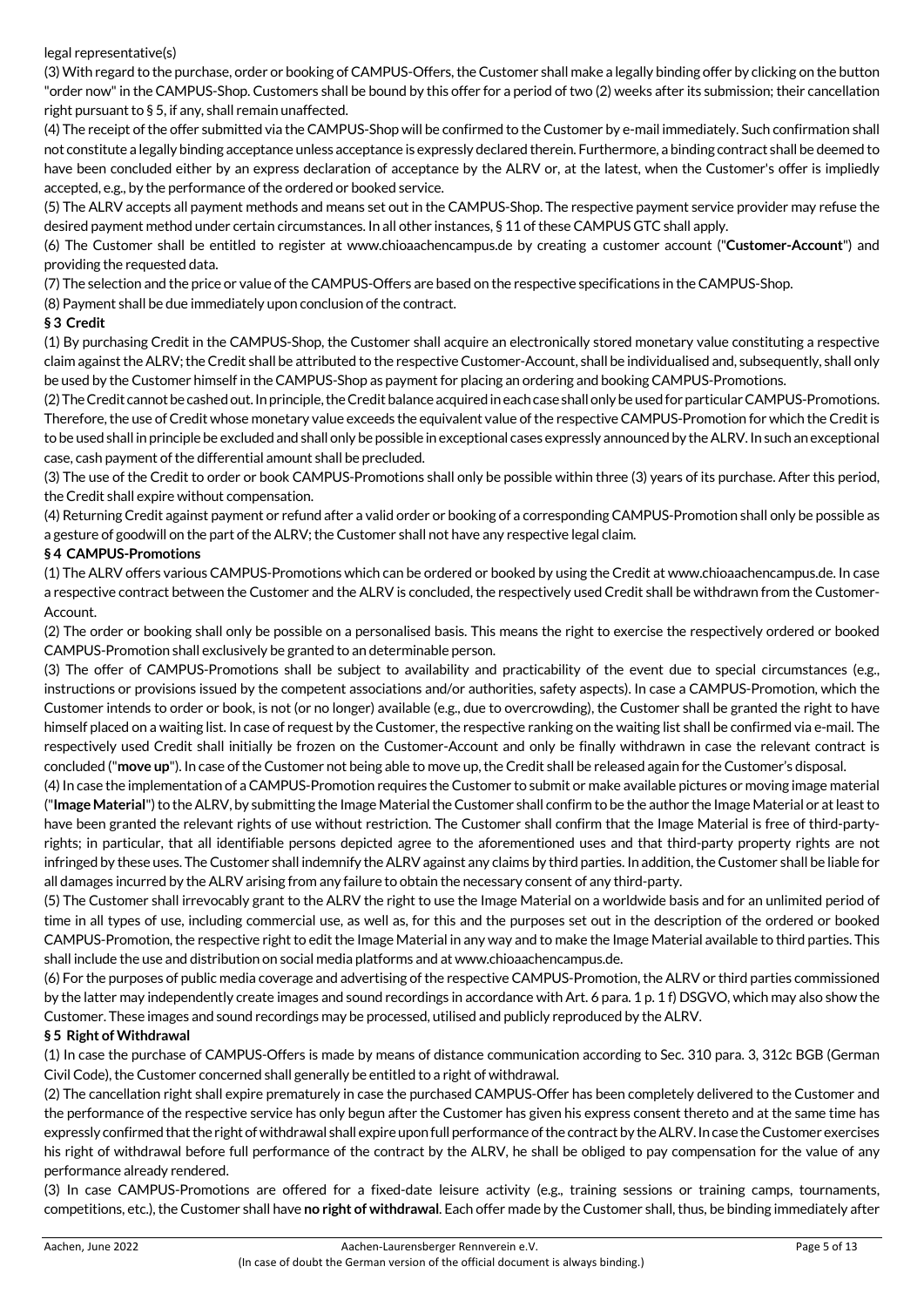confirmation by the ALRV and the Customer shall, therefore, be obliged to accept as well as to pay the performance.

(4) In addition, the following Customer's notification regarding withdrawal shall apply to the right of withdrawal: Customers shall be entitled to withdraw from the distance communication contract without providing any grounds within fourteen (14) days from the day of the contract having been concluded. In order to exercise their right of withdrawal, Customers shall be obliged to inform the ALRV of their withdrawal by unambiguous notification (e.g., letter, telefax or e-mail), whereupon they shall receive a respective confirmation of receipt from the ALRV (e.g. by e-mail). The Customer shall comply with the withdrawal period by dispatching the notification of withdrawal in good time. (5) The Customer's withdrawal shall have the following effects:

- In case of withdrawal from the contract on the purchase of Credit, subject to the Customer being obliged to pay compensation to the ALRV pursuant to § 5 para. 2, all payments from the Customer received by the ALRV shall be repaid without undue delay and at the latest within fourteen (14) days of receipt of the notification of withdrawal. Subject to any other express agreement with the Customer, such repayment shall be effected through the same means of payment used by the Customer with respect to the original transaction.

- In case of withdrawal from the order or booking of CAMPUS-Promotions, subject to the Customer being obliged to pay compensation to the ALRV pursuant to § 5 para. 2, the Credit used for the respective order or booking of the CAMPUS-Promotion shall be re-credited to the Customer-Account without undue delay and, at the latest, within fourteen (14) days from receipt of the notification of withdrawal.

(6) The Customer shall not be charged for a refund or re-credit.

## **§ 6 Return of CAMPUS-Offers**

In addition to the right of withdrawal set out under § 5, a return of CAMPUS-Offers by the Customer against payment or an exchange of CAMPUS-Promotions for Credit may at most occur as a gesture of goodwill on part of the ALRV; the Customer shall have no respective claim.

## **§ 7 Transfer of CAMPUS-Offers**

(1) The transfer of CAMPUS-Offers shall only be permitted subject to the prior consent of and in accordance with the respective requirements set by the ALRV. For this purpose, the customer shall be obliged to request the required consent and the additional requirements, if any, from the ALRV in text form (e.g., by e-mail) in good time.

(2) The Customer shall not offer CAMPUS-Offers to third-parties, in particular via the internet, or otherwise sell them at a higher price than the price paid or regularly; in addition, the Customer shall not use CAMPUS-Offers commercially, in particular, for advertising purposes or as a prize or as part of an unauthorised hospitality or travel offer.

(3) In case of any violation of § 7 para. 2, the ALRV shall be entitled to cancel the respective CAMPUS-Promotion and to refuse the Customer access to the Show Ground without compensation or to remove him from the Show Ground as well as to ban him from purchasing, ordering and booking CAMPUS-Offers for a reasonable period of time.

### **§ 8 Postponement/Cancellation of CAMPUS-Promotions**

(1) In case of unforeseen circumstances which make the implementation of a CAMPUS-Promotion impossible, the ALRV shall be entitled to cancel, postpone or terminate the respective CAMPUS-Promotion.

(2) In case of a postponement of a CAMPUS-Promotion, the respective services ordered or booked shall remain valid. In this case, the Customer has the right of revocation of the contract. The Customer shall be obliged to exercise the revocation by declaration vis-á-vis the ALRV in writing (e-mail sufficient).

(3) In case of a termination of a CAMPUS-Promotion, subject to the ALRV being responsible for the respective termination, the Customer shall not be entitled to any refund.

(4) In case of a cancellation of a CAMPUS-Promotion, the Credit used for the respective order or booking of the CAMPUS-Promotion shall be re-credited to the Customer-Account.

(5) In case a CAMPUS-Promotion is conducted merely trivially differing from the announced program (in particular, but not limited to, unavailability of the pre-announced trainer, weather-related changes to the venue, etc.), the Customer shall not be entitled to a refund of the Credit used.

### **§ 9 Place of Performance**

Place of performance of the obligations hereunder shall be Aachen.

## **§ 10 Payment Terms**

(1) At www.chioaachencampus.de, payment is offered via the payment service provider Stripe, Inc. This enables payment via iDEAL, Bankcontact, SOFORT, cards (Visa, MasterCard, American Express), Apple Pay, GiroPay, among others. The provider of this payment service is Stripe, Inc., 510 Townsend Street, San Francisco, CA 94103, USA. Stripe, Inc. has subscribed to the EU-US Privacy Shield Agreement.

(2) In case of unsuccessful payment for reasons within the Customer's responsibility (e.g. insufficient credit card or account coverage, chargeback), the ALRV shall be entitled to cancel the order or booking of CAMPUS-Offers without replacement. Any additional costs incurred shall be reimbursed by the Customer. The ALRV reserves the right to assert further claims for damages. In accordance with the applicable data protection provisions, the ALRV shall be entitled to use the collected personal user and billing data (e.g. address of the user) for its own further pursuit of its legal claims.

### **§ 11 Liability**

(1) Entry to the Show Ground shall be at the Customer's own risk.

(2) Customer's claims for damages against the ALRV shall be excluded. This shall not apply for claims for damages arising from injury to life, body or health or from the breach of material contractual obligations (cardinal obligations) as well as liability for other damages based on an intentional or grossly negligent breach of duty on the part of the ALRV, its legal representatives or vicarious agents. Material contractual obligations shall be deemed to be obligations the fulfilment of which is required to accomplish the purpose of the contract. In case of a breach of material contractual obligations caused by simple negligence, the ALRV shall only be liable for the foreseeable typical contractual damage, to the extent the Customer claims damages for injury to life, body or health.

(3) The Customer shall immediately notify the ALRV of any accidents or damages occurred.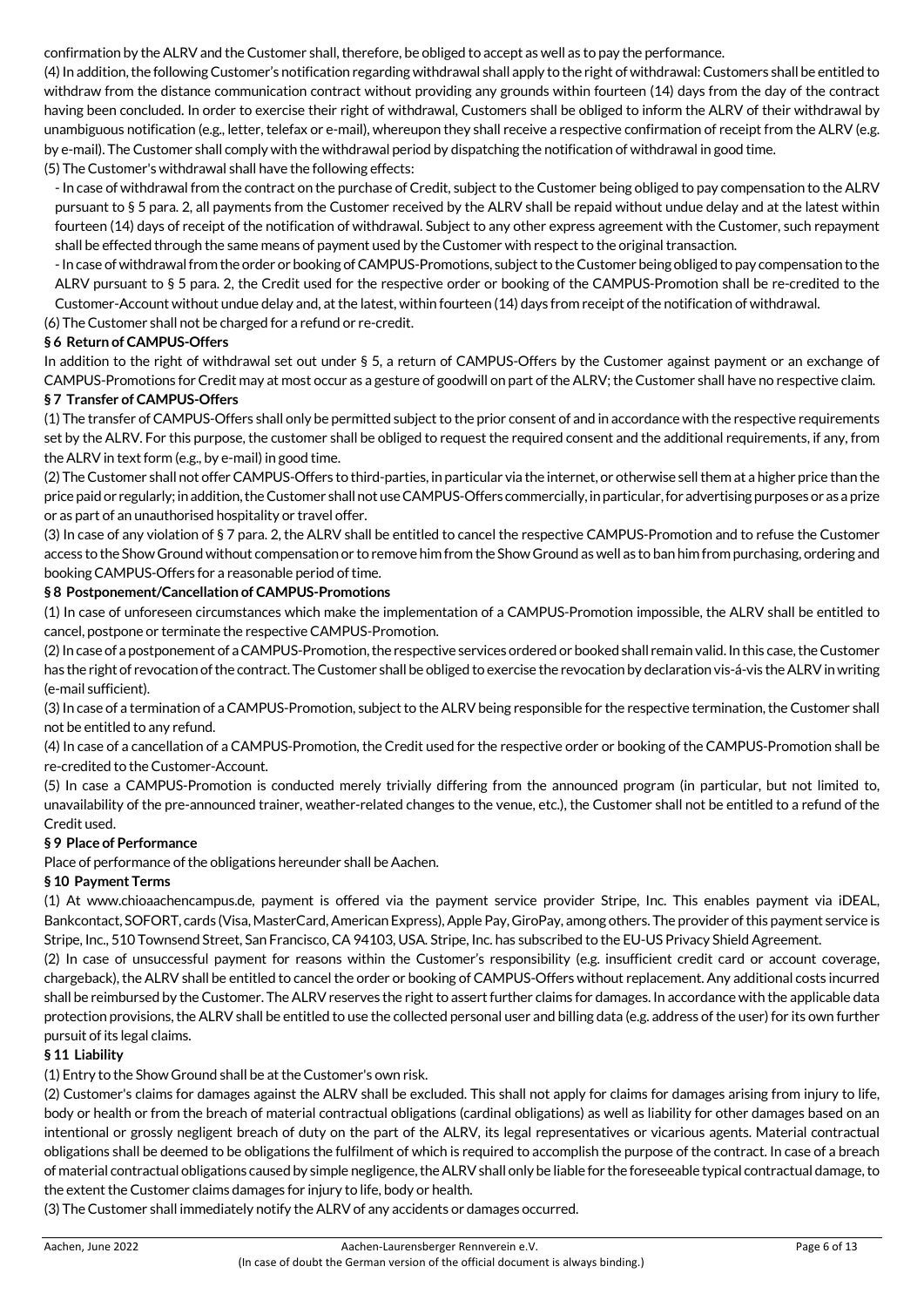# **§ 12 Personal Data**

(1) Information on the collection, processing and use of personal data can be found in the Data Privacy Policy, available at www.chioaachencampus.de.

(2) During existing contractual relations, the Customer shall be obliged to inform the ALRV of any change in his contact details without undue delay.

## **§ 13 Instructions given by Stewards**

The instructions issued by the stewards, security personnel, the police and other personnel appointed by the ALRV in front of and on the Show Ground shall be followed.

## **§ 14 Recording of the Event**

Producing, reproducing, transmitting, or otherwise using or distributing sound, photo, film or video or other recordings of CAMPUS-Promotions for commercial use shall not be permitted without the consent of the ALRV. The same shall apply to aiding and assisting others in such activities.

## **§ 15 Applicable Law and Jurisdiction**

(1) The law of the Federal Republic of Germany shall apply to the exclusion of the UN Convention on Contracts for the International Sale of Goods. For consumers who, at the time of their order, have their residence in a country other than Germany mandatory legal provisions of that country shall remain unaffected by this choice of law.

(2) With respect to Customers who are merchants and at the time of the order have their registered business seat in Germany, the exclusive place of jurisdiction shall be the registered business seat of the ALRV in Aachen. In addition, the respective statutory provisions shall apply to the territorial and international jurisdiction.

### **§ 16 German Version**

In case these CAMPUS GTC are made available in multiple languages, the German version shall always prevail.

## **§ 17 Equality of Gender Treatment**

To the extent the masculine form is used throughout these CAMPUS GTC and the Show Ground Regulations below, the respective term shall apply to feminine and diverse persons accordingly.

### **§ 18 Severability**

In case individual clauses of these CAMPUS GTC are invalid or were to be rendered invalid, the validity of all other clauses shall remain unaffected. In case individual clauses of these CAMPUS GTC are partially invalid or were to be rendered partially invalid, the validity of the remaining part of such clause shall remain unaffected to the extent the invalid part thereof allows for deletion without the clause losing its inherent meaning.

### **§ 19 Amendments**

In case of changes in the statutory legislation or case law, the ALRV shall be entitled to change, amend or edit these CAMPUS GTC with a notice period of four (4) weeks or, for good cause, two (2) weeks in advance, to the extent reasonable for the Customer. The respective changes shall be notified to the Customer under the contact details last given to the ALRV. The changes shall be deemed to have been approved if the Customer has not objected to the changes in writing, by e-mail or via the medium set up by the ALRV for this purpose within the respective period after receipt, provided that the ALRV has expressly pointed out this fiction of approval.

### **C) Show Ground Regulations**

The show ground regulations serve the regular use, the general order and the traffic safety in the range of the entire show grounds of the Aachen-Laurensberger Rennverein e.V. ("ALRV" or "the Host").

### **§ 1 Scope**

- (1) The show ground regulations apply to all persons accessing the show grounds as defined below. These persons include for example but not exclusively – owners of valid entry tickets / show passes: spectators/visitors, guests/honorary guests, staff/ employees/volunteers, participants and their entourage, holders of a corresponding entitlement/tournament card, service companies/suppliers, Customers etc.
- (2) The show ground regulations apply to the complete show grounds, including the adjacent cross-country course, including all constructions and equipment, including all entrances and exits, as well as the surrounding parking areas of the ALRV, which are made available to the visitors of the event, (herein after called "show grounds").
- (3) The show ground regulations apply for all events of the ALRV which are held at the show grounds.
- (4) The show grounds serve primarily for staging equestrian events.
- **§ 2 Sojourn**
- (1) Only persons, who have a valid entry ticket or carry another authorised identification or a show pass for the event received in another authorised way, are allowed to stay on the show grounds.
- (2) Entry tickets and authorised passes / show passes have to be shown when entering and on the show grounds when requested by the security and attendants service or by the police. By request a proof of identity should be provided in an appropriate manner.
- (3) The entry ticket loses its validity when leaving the show grounds. For a short leave of the show grounds the security/attendants at exits are to be addressed accordingly and their instructions to be followed in order to make a renewed entry possible.
- (4) Lost entry tickets cannot be replaced.
- (5) Driving and parking on the show grounds is only allowed with a special authorised pass. On the whole show grounds the directions of the road traffic regulations (StVO) apply.
- (6) Upon entering the show grounds all persons irrevocably consent to entitling the Host to take or have their photos and/or audio visual recordings taken in the course of the event without remuneration and to copy, send out or distribute these in any other way. The same applies for the gratuitous use of his/her voice for recordings of audio or live broadcasts, etc.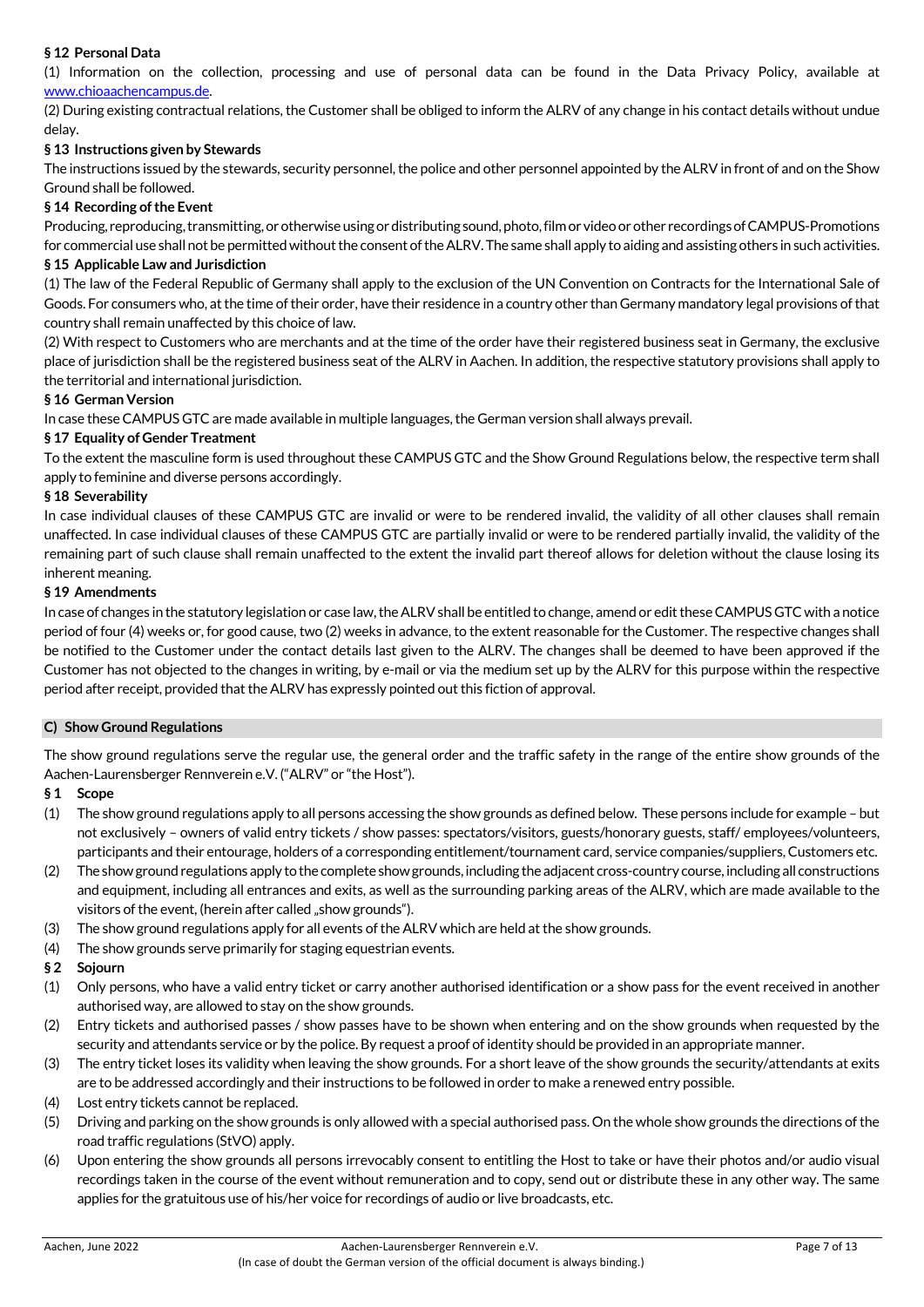# **§ 3 Security Controls**

- (1) The security and attendants service, deployed by the ALRV, is authorised to inspect persons if they form a safety hazard, because of alcohol or drug use or because of having a weapon or dangerous or inflammable subjects. If necessary, the security and attendants service is authorised to search a person's clothing and taken repositories, with their consent. Technical means and equipment can be used for this matter as well.
- (2) Persons who cannot show their authorised pass and persons who form a danger for security reasons or who refuse to give their consent for a search, can be refused to enter or can be removed from the show grounds. Restitution of the money paid for the entry, entry/entry fee or credit for the CHIO Aachen CAMPUS-Shop is not possible.

# **§ 4 Video Surveillance**

The Host carries out video surveillance of its grounds for security reasons and to avert danger. The responsible party in terms of the GDPR (General Data Protection Regulation) is the Aachen-Laurensberger Rennverein e.V. (ALRV), Albert-Servais-Allee 50, 52070 Aachen, Germany.

# **§ 5 Behaviour on the show grounds**

- (1) On the show grounds all persons must behave in such a way that nothing or no one else gets damaged, endangered or, as far as circumstances permit, obstructed or harassed.
- (2) All persons must obey the instructions of the fire brigade, the security, the attendants and Emergency Medical Service, the police as well as the event speaker.
- (3) Owners of entry tickets must take the seat in the particular Stadium area which is mentioned on the entry ticket. The regulations mentioned on the entry tickets or show passes have to be respected. On the show grounds the provided lanes have to be used.
- (4) All entrances and exits as well as emergency and escape routes are to be kept free at all times.
- (5) All persons are summoned not to carelessly throw away litter, packing materials and empty repositories, but to deposit all in the bins which are placed on the show grounds and in the Stadiums.
- (6) Objects found have to be handed in at the attendant service office. At the end of the event, the organisation remits all objects found, which are not collected, to the lost properties' office of the City of Aachen.
- (7) Missing persons can be reported at the office of the operation controllers of the police or the attendant service.
- (8) Audio, photo and video recording is allowed only for private use and may not be publicised for commercial use. The use of flashlight is prohibited in the stadiums/arenas.

# **§ 6 Prohibitions**

- (1) It is forbidden for all persons on the show grounds to bring the following:
	- (a) racist, xenophobic, national socialistic, extreme right wing and other political propaganda materials;
		- (b) any kind of weapon;
		- (c) Objects and properties, which can be used as a weapon, batons, thrustings and projectiles;
		- (d) Gas spray containers, acidly, flammable and colouring substances or tanks with substances which can affect the health or are combustible – exception: standard pocket lighters;
		- (e) Fireworks, star shells, smoke powder, smoke bombs and other pyrotechnical objects of any kind including according firing devices;
		- (f) Flag and banner poles, longer than one meter or with a diameter of over 3 centimetres, as well as so called double holders; flags and banners which are allowed should be made of material which come under the concept of flame resistant';
		- (g) Mechanical operated noise instruments like megaphones, gas pressure clarions;
		- (h) Animals except seeing-eye dogs according to para. 33 (1) S. 1 of the German Social Code V as well as comparable dogs of assistance ;
		- (i) Laser-Pointers;
	- (j) Drones, microcopters and any similar unmanned aerial vehicles.
- (2) It is also prohibited for all persons on the show grounds:
	- (a) to enter the stadium's infield and other sports facilities without relevant authorisation / show pass;
	- (b) to climb or cross buildings and facilities which are not meant for public use, especially facades, fences, walls, barriers, lighting installations like camera platforms, trees, any kind of masts and roofs;
	- (c) to enter areas which are not meant for general use (like stables and official areas, VIP and media areas) without a relevant authorisation / show pass;
	- (d) to throw objects of any kind or to spill any kind of liquids;
	- (e) to make fire; to burn or launch fireworks, star shells, smoke powder, smoke bombs or other pyrotechnical objects;
	- (f) to sell merchandise or entry tickets without the permission of the ALRV, to distribute printed material or to implement collections;
	- (g) to write, paint or bonding on buildings, facilities or roads;
	- (h) to express or propagate political propaganda and acts, racist, xenophobic and extreme right wing paroles and emblems;
	- (i) demonstrations, propaganda and acts against equestrian sport;
	- (j) to defecate outside the toilets or to debase the show grounds by throwing things litter, packaging, empty repositories, etc.;
	- (k) to restrict or affect traffic areas, walk and traffic roads, entrances and exits to the visitors areas and emergency roads;
	- (l) to stand on the seats of the grand stands;
	- (m) to bring alcoholic drinks to the show grounds;
	- (n) to take (drinking) glasses/bottles to the grand stands;
	- (o) to operate drones, microcopters and any similar unmanned aerial vehicles.
- (3) Suitcases and larger pieces of luggage are only allowed on to the show grounds if it has been authorised in advance.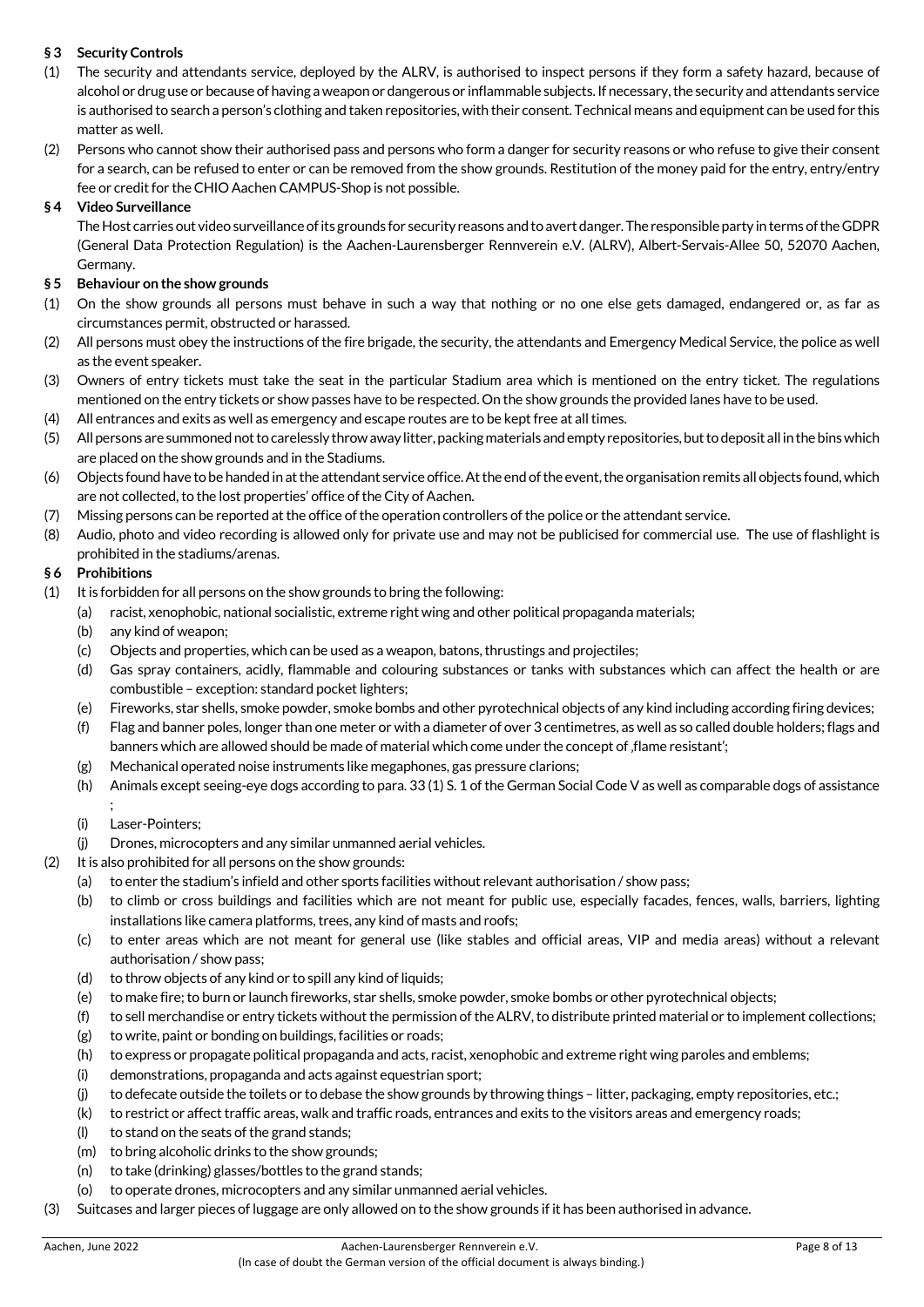(4) Taken along objects which are prohibited are seized and – as far as they are not needed for criminal preliminary proceedings – returned when the conditions of a seizure ceased to exist.

## **§ 7 Specific access conditions**

For good cause, e.g. due to protection and hygiene measures imposed by the competent association, the authorities or the law, or in the context of a (partial) exclusion of spectators, the ALRV shall be entitled (and, if applicable, obliged) to set specific access conditions within in accordance with the applicable data protection law and to enforce respective compliance. In particular, the Host shall be entitled

a) to make the purchase of entrance tickets and/or admission to the Show Ground subject to certain requirements or proof (e.g. proof of health or vaccination status; masks) and to demand these proofs to be presented by the entrance ticket holder upon admission to or on the Show Ground. In case the entrance ticket holder does not comply with the applicable requirements, the Host shall be entitled to refuse the purchase of the entrance ticket or admission to the Show Ground or expel the Customer or entrance ticket holder from the Show Ground.

b) to set up specific admission time windows for certain entrance ticket holders. In such case, the latter shall be obliged to comply with such time windows. In case of intentional or negligent non-compliance, the entrance ticket holder may be denied access to the Show Ground without compensation.

c) to make access to and stay on the Show Ground subject to additional rules, regulations and requirements (e.g. provision of further personal data). The applicable rules, regulations and requirements will be made available to the Customers in due time and shall be observed by all entrance ticket holders. Appropriate instructions from the Host, the police and/or security personnel must be followed.

## **§ 8 Duty to inform and risk of infection Responsibility and infection-risks**

All persons authorised to enter the Show Grounds shall be obliged to inform themselves in due time before each event about possible postponements, spectator exclusions and applicable protection and hygiene regulations. In this regard, latest information are available at www.chioaachen.de. Each entrance ticket holder acknowledges that he/she may become infected with (viral) diseases in the course of attending an event. By attending an event, the Customer shall be deemed to have consciously accepted this risk.

- **§ 9 Liability**
- (1) Entrance to the show ground is at one's own risk.
- (2) The Host is not liable for any damages, as far as the Host, his authorised agents or representatives can only be charged with simple negligence, unless the breach consists of a fundamental breach of contract on behalf of the Host (cardinal obligation). In the latter case, the Host is liable for any foreseeable and typically ensuing damage. The Host is fully liable for damages in the event of loss of life, personal injury or injury to health caused purposefully or negligently.
- (3) Accidents or damage must be reported to the ALRV immediately.

## **§ 10 Violations**

Persons, who act against the show ground regulations can be removed from the show grounds without reimbursement and receive a show ground prohibition based on the administrated domestic authority of the ALRV. If this offence is based on a suspicion of a criminal act or another misdemeanour, a complaint of offence will follow.

### **§ 11 Holders of other access authorisations**

All rules and regulations applicable to ticket holders according to the GTC and the show ground regulations also apply to holders of any other form of access authorisation valid for access to the show grounds (e.g. show passes, accreditations, bracelets, invitations, guest passes, etc.).

## **§ 12 Children/Minors/Wards**

Parents/Adults are liable for their children/minors/wards.

### **D) Data Privacy Policy**

The Aachen-Laurensberger Rennverein e.V., Albert-Servais-Allee 50, 52070 Aachen ("ALRV") takes the protection of your personal data very seriously. We process your personal data exclusively within the legal framework of the laws and regulations applicable in the Federal Republic of Germany. Hereinafter, we explain the type, extent and purpose of processing thereof. We protect our website and other systems against the access of unauthorised persons using suitable technical and organisational measures. The responsible party within the meaning of the DSGVO shall be the ALRV. You can contact the Data Protection Supervisor of the ALRV, Mr. David Reimes, by phone +49 (0) 241-99034276 or by email datenschutz@edv-reimes.de, at any time regarding this issue and any possible further queries on the topic of the protection of personal data. In addition, you as well may contact a surveillance authority acc. to Art. 77 DSGVO, this being in general the surveillance authority of your regular place of residence or pace of work or our company's registered business seat.

**Your Data Protection Rights** - the collection, processing and use of personal data by the ALRV is based on the German Data Protection Regulation (DSGVO), the German Federal Data Protection Act (BDSG) and the German Telemedia Act (TMG). You shall be entitled to the following rights at any time:

- to request information about the personal data processed in accordance with Art. 15 DSGVO. In particular, you may request information about the purposes of processing, the category of personal data, the categories of recipients to whom the data have been or will be disclosed, the planned storage period, the existence of a right to rectification, deletion, restriction of processing or objection, the existence of a right to file a complaint with a surveillance authority, the origin of the data if they have not been collected by the ALRV, as well as the existence of automated decision-making including profiling pursuant to Art. 22 (1) and (4) DSGVO and significant information about its details;
- to demand the correction of inaccurate or incomplete personal data stored in accordance with Art. 16 DSGVO without undue delay;
- to demand the deletion of the stored personal data in accordance with Art. 17 DSGVO. The right to deletion shall not apply to the extent that the processing is required for exercising of the fundamental right to freedom of expression, for compliance with legal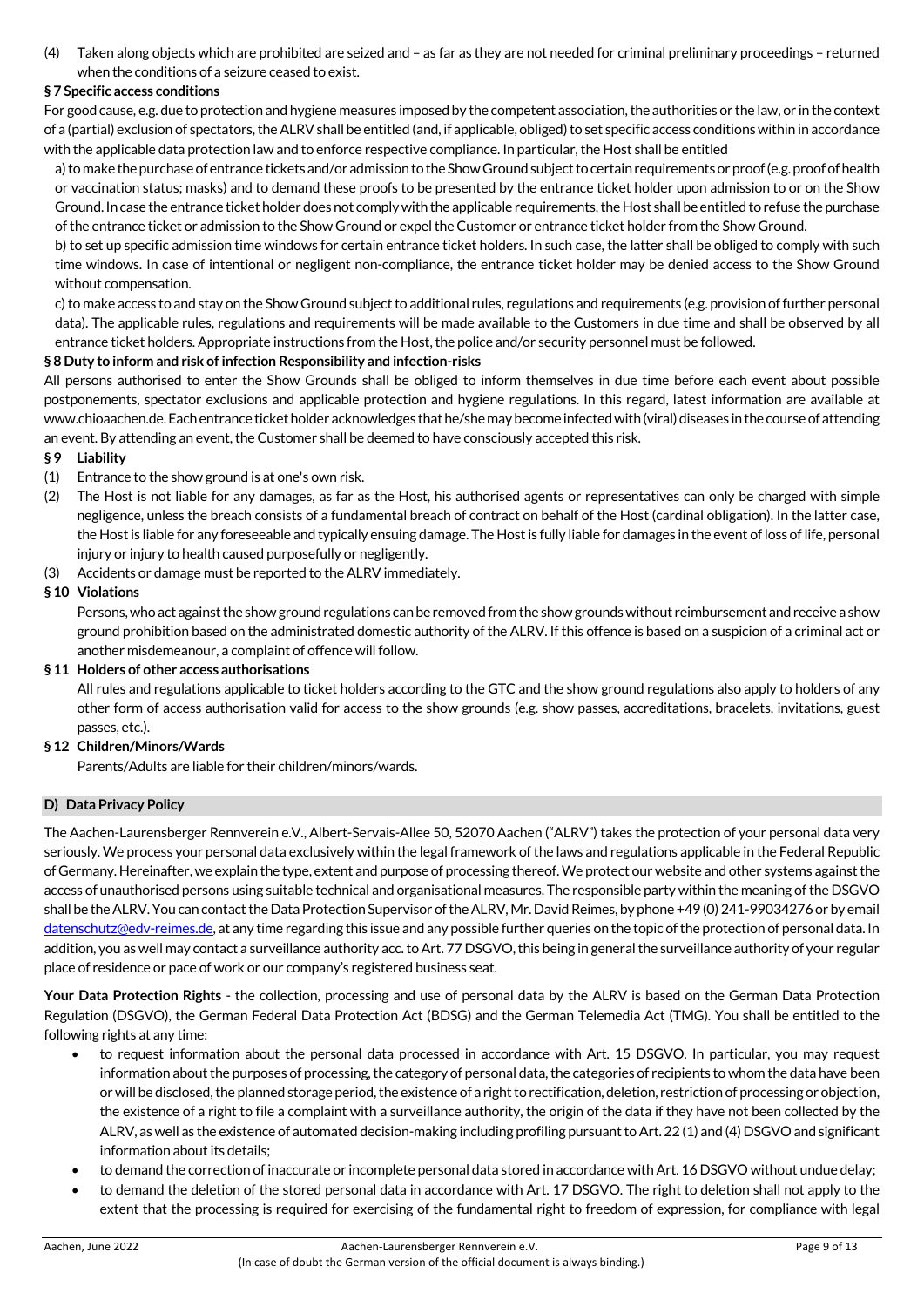obligations, for reasons of public interest with respect to public health or for the enforcement, pursuit or defence of legal claims;

- in accordance with Art. 18 DSGVO, to request restriction on processing of personal data in case the accuracy of the personal data is in dispute, the processing is unlawful and the participant refuses the deletion of the personal data and instead requests the restriction of the use of the personal data or the personal data is no longer required for the purposes of processing but the participant requires them for the enforcement, pursuit or defence of legal claims or the participant has filed an objection to the processing in accordance with Art. 21 (1) DSGVO;
- to receive the personal data in a structured, common and machine-readable format or to request the transfer to another responsible party in accordance with Art. 20 DSGVO;

at any time to revoke the consent once given vis-à-vis the ALRV in accordance with Art. 7 (3) DSGVO. As a result, the processing of data that was based on this consent may no longer be continued for the future.

**Changes to this data privacy policy –** Due to legal and/or organisational and/or jurisdictional reasons, amendments or adjustments to our data privacy policy may become necessary from time to time. In this regard, please make sure you refer to the current version of our data privacy policy available and permanently storable at www.chioaachen.com and www.chioaachencampus.de.

**Ticket Shop –** Entrance tickets can be purchased without providing any personal data whatsoever at our head office or at ticket sales offices authorised by us. ALRV is the provider of the ticket shop. Personal data is collected and processed if and to the extent necessary for the establishment, execution or termination of the respective legal transaction (purchase). For this purpose, the necessary personal data (title, first and last name, email address, postal address, payment data, product-specific data, order history) required to fulfil the respective order is collected and processed. The legal basis for the processing is Art. 6 (1) (b) DSGVO. The data provided by the customer will also be collected, processed and used for the purpose of legal prosecution ("Ticket Enforcement") of violations of the GTC for the purchase of entrance tickets and the stay on the show ground in an automated procedure. The web-based online platform for the sale of entrance tickets is provided by SAP Deutschland SE & Co. KG. Their data privacy policy can be viewed here: https://www.sap.com/germany/about/legal/privacy.html.

An automatic plausibility check and address authentification takes place during the entry of your address in an effort to avoid mistakes and to simplify the ordering process. This service is provided by UNISERV GmbH based in 75179 Pforzheim, Germany, Rastatter Str. 13. (Their data privacy policy can be viewed here: https://www.uniserv.com/datenschutz).

Personal data (acc. to Art. 6 (1) a,b,c GDPR) is only collected, if you voluntarily provide us with such, for example for the purpose of processing your orders, when registering for personalised services or for obtaining information und newsletters by mail, fax, email or other channels. Such personal data will be stored until revoked or for as long as is required by law. The processing of your stored personal data takes place in states of the European Economic Area (EEA) or otherwise in countries providing data protection which is not comparable to the data protection within the EEA. Such a transmission is then governed by the standard contractual clauses according to the resolution of the EU-Commission 2021/914/EU or its successor, in order to warrant the protection of your personal data equivalent to the EEA level of protection by contractual means. An edited version of these standard contractual clauses (without commercial content and information, which is not relevant) can be requested from datenschutz@edv-reimes.de. If we pass on personal data, we do so exclusively to service providers and partner companies that support us with processing orders and supplying customers with information. These companies are only allowed to use your personal data for the fulfilment of the tasks assigned by us and they are obliged to observe the data protection regulations applicable in the Federal Republic of Germany. From time to time we may be forced to disclose your data due to legal regulations or legal procedures. Otherwise personal data is not passed on to third parties.

For handling your entrance ticket order with certain forms of payment (e.g. MasterCard, Visa Card, ec-Card) we use the services of the following providers: BS Payone GmbH, which is located in 60528 Frankfurt/Main, Lyoner Straße 9, Germany (their data privacy policy can be viewed here: https://www.bspayone.com/de/privacy) and Computop Wirtschaftsinformatik GmbH, which is located in 96050 Bamberg, Schwarzenbergstr. 4, Germany (https://www.computop.com/de/datenschutz/), the SOFORT GmbH, located in 80339 München, Germany, Theresienhöhe 12, which is part of the Klarna Group, Klarna Bank AB (publ), Sveavägen 46, 11134 Stockholm, Sweden (https://www.klarna.com/sofort/datenschutz) and American Express Services Europe Limited, located in 60486 Frankfurt am Main, Germany, Theodor-Heuss-Allee 112 (https://www.americanexpress.com/de/legal/online-datenschutzerklarung.html).

**Ticket shop and contact tracing** - To the extent that the ALRV is obliged to do so by law or on the basis of protective or hygiene measures prescribed by the authorities or associations, the ALRV will inform the competent authority in the event of suspected infection or proven infection of the Cardholder or a contact person of the Cardholder with a virus associated with a force majeure event in order to comply with its obligations in this regard with regard to tracing and containing possible sources of infection. The collection and subsequent transfer of data is based on Art. 6 (1) (c) DSGVO, Art. 9 (2) (i) DSGVO. If personal data are requested by the competent authority, the latter is responsible for the further processing of the data.

The data transmitted to the ALRV in connection with the purchase, (re)personalisation and activation of tickets (see above Ticket Shop) will be kept by the ALRV and, if necessary, transmitted to the competent authority in accordance with the aforementioned paragraph.

All aforementioned personal data will be deleted when it is no longer required for the purposes for which it was collected. As a rule, this personal data will be deleted no later than four (4) weeks after the end of the event, unless the ALRV is obliged to store it for a longer period of time due to legal regulations or due to protective or hygiene measures stipulated by the authorities or associations.

**Websites/Internet presence** - If personal data, except for the ticket shop, (i.e. names, addresses, or email addresses) is collected on our site, this only occurs where possible on a voluntary basis. This data will only be passed on to third parties without your explicit consent in the following cases: (i) if an explicit consent has been granted in accordance with Art. 6 (1) S. 1 (a) DSGVO, (ii) if the transfer in accordance with Art. 6 (1) S. 1 (f) DSGVO is necessary for the assertion, exercise or defence of legal claims (e.g. ticket enforcement) and there is no reason for the assumption that there is an overriding legitimate interest in the nontransfer of the respective data, (iii) if the transfer in accordance with Art. 6 (1) S. 1 (c) DSGVO, (iv) if this is legally admissible and required pursuant to Art. 6 (1) S. 1 (b) DSGVO for the execution of contractual obligations with the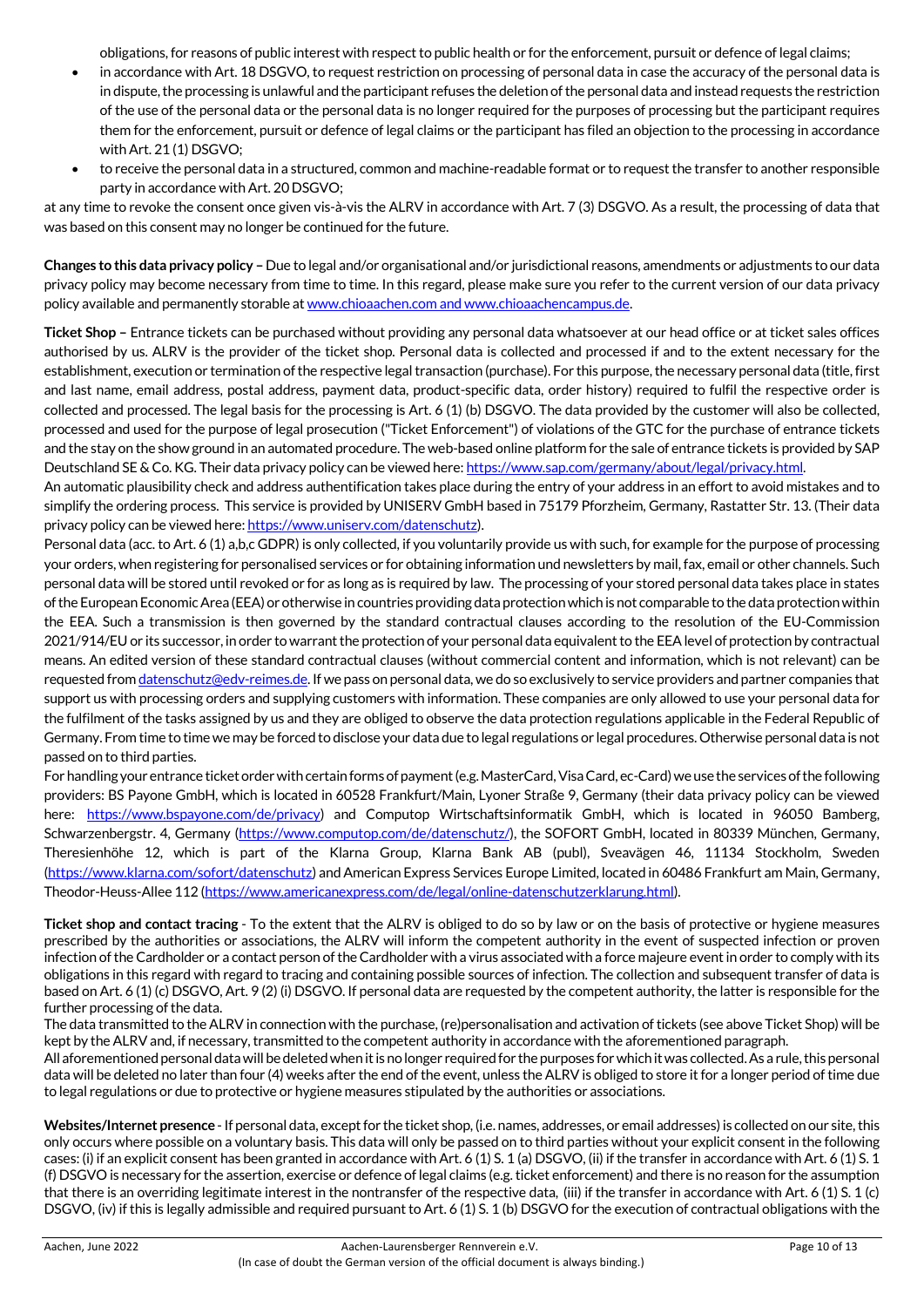customer, or (v) if the transfer is conducted to a carefully selected service provider (Art. 28 (1) DSGVO) with whom a contract for order processing (Art. 28 (3) DSGVO) has been concluded (e.g. for the shipping of entrance tickets). We would like to point out that data transmission via the Internet (i.e. when communicating per email) is subject to security breaches. It is not possible to guarantee complete protection against the data being accessed by third parties.

**CHIO Aachen Campus** - Hereinafter, we provide information about the processing of personal data in relation to the CHIO Aachen CAMPUS ("CAMPUS"), in particular, with regard to visiting the CHIO Aachen CAMPUS Online Shop ("CAMPUS-Shop"):

When creating a Customer Account in the CAMPUS-Shop, the following personal data will be collected about you: First and last name, e-mail address and password, address, telephone number, date of birth, data for payment processing, photos.

The aforementioned data will be processed by the ALRV exclusively for the purpose of and within the scope of processing the CAMPUS-Offers purchased, ordered or booked by you via the CAMPUS-Shop. The legal basis for processing the data is Art. 6 Para. 1 lit. b DSGVO. Furthermore, we request data on your horse, on starting and results lists as well as statistics and your association membership, in accordance with Art. 6 para. 1 lit. f DSGVO. We delete this data as soon as the statutory limitation period with regard to our contractual relationship with you has expired (usually three (3) years from the end of the year in which the last contractual claim arose), unless for legal reasons (e.g., retention periods under tax law) or legitimate interests in identifying individual customers for a longer period. Processing your personal data takes place in countries of the European Economic Area or in countries with a level of data protection that is comparable to the level of data protection within the EEA. Such transfer of data shall then be subject to the standard contractual clauses as set out in EU Commission Decision 2010/87/EU or any successor version, in order to contractually ensure protection of your personal data by a level of protection applicable within the EEA. You can request an edited version of these standard contractual clauses (excluding commercial content and non-relevant information) at datenschutz@edv-reimes.de. When we share personal data, we only do so with service and partner companies that help us process orders and provide information to Customers. These companies may only use your personal data to fulfil their obligations on our behalf and are obliged to comply with the data protection regulations applicable in the Federal Republic of Germany. Sometimes we may be forced to disclose your data due to legal regulations or legal processes. However, in all other cases personal data is not passed on to third parties. In particular, data will not be transferred to a third country or to an international organisation, unless this is necessary in the context of the payment service provider you have chosen. In this case, the data transfer to a third country (e.g., USA) takes place on the basis of standard contractual clauses (Art. 46 para. 2 lit. d) DSGVO) and additional technical security measures. When processing your orders or bookings with the payment service provider Stripe, Inc., we use the services of third parties to whom we provide the payment information of the orders and who carry out the billing for us. Our service provider for this is Stripe, Inc., 510 Townsend Street, San Francisco, CA 94103, USA (you can view their data privacy policy here: https://stripe.com/de/privacy#translation).

For the use and operation of the CAMPUS-Shop, the ALRV also uses a licence from a service provider (Black Horse One GmbH - Martin-Luther-Ring 3 - 85598 Baldham), which means that the above-mentioned data is, therefore, passed on to that service provider. The service provider also processes this data exclusively for the purpose of processing the transactions made via the CAMPUS-Shop and is also obliged to process and secure data properly by means of a data processing agreement within the meaning of Art. 28 DSGVO. The service provider's servers are located exclusively in Germany and its data privacy policy can be found here: https://blackhorse-one.com/privacy.

**Prize Competitions** - Insofar as the ALRV organises prize competitions, we optionally collect the following data from you in addition to the data essential for the organisation of the respective prize competition: name, first name, e-mail address, postal address, date of birth, profession, interests/hobbies, media consumption, consumer behaviour/habits, preferred brands. The purpose of the collection and processing of such data is the organisation of prize competitions. Participation in the prize competition requires either sending the fully completed form or via the respective channels on social media platforms. The personal data collected from the participants will be exclusively used for the purpose of organising and carrying out the prize competition, including the prize competition itself, notifying the winner by e-mail and mailing and shipping the prize. The winner may be published with his or her full name. In order to deliver the prize, your personal data may, if necessary, be passed on to the respective cooperation partner. No later than six (6) months after the end of the prize competition, all data collected will be deleted in full, unless a longer storage period is required for contractual or legal reasons. The winners' data will be stored in accordance with Art. 6 para. 1 p. 1 lit. c DSGVO due to tax and commercial law storage and documentation obligations (pursuant to the German Commercial Code (HGB), German Criminal Code (StGB) or German Fiscal Code (AO)) with regards to accounting documents for 10 years pursuant to sec. 147 para. 1 German Fiscal Code (AO) and with regards to business documents for 6 years pursuant to sec. 257 para. 1 German Commercial Code (HGB). The ALRV may use the data received as part of the prize competition for so-called "direct marketing". Beyond this, personal data will not be processed or used and, in particular, will not be passed on to third parties without authorisation. Data will only be passed on for advertising purposes with the explicit and express consent of the participants. Participants may at any time request information about the data stored about them and/or object to the storage and/or use of their data with effect for the future and request the deletion or blocking of their personal data here. The legal basis for data processing is Art. 6 para. 1 p. 1 lit. b and f and a - in the case of consent - DSGVO. To the extent additional data is collected from you with respect to a prize competition, this is done exclusively for the purpose of organising and carrying out the respective prize competition. In each case the legal basis for the respective processing of data is Art. 6 (1) lit. b DSGVO.

**Cookies -** The web pages partly use so-called cookies. Cookies do not cause any damage to your computer and they contain no viruses. Cookies serve to make our contents more user-friendly, more effective and safer. Cookies are small text files that are stored on your computer, which your browser saves. Most of the cookies we use are so-called "session cookies". These are automatically deleted after the end of your visit. Other cookies remain stored on your end device until you delete them. These cookies enable us to recognise your browser the next time you visit our site. You can set your browser so that you are informed about the placement of cookies, can enable cookies only in each individual case, accept cookies in certain cases or generally block them as well as activate the automatic deletion of cookies on closing the browser. Deactivating cookies can limit the functionality of the website. In some cases, cookies from third-party companies may also be stored on your end device when you enter our site (third-party cookies). These enable us or you to use certain services of the third-party company (e.g. cookies for range measurement or integration of third-party content).

Cookies have various functions. Some cookies are technically necessary, as certain website functions would not work without them (e.g. language settings and cookie consent). Other cookies are used to evaluate user behaviour or display advertising (performance cookies). Technically necessary cookies are stored on the basis of Art. 6 (1) (f) DSGVO, unless another legal basis is specified. The website operator has a legitimate interest in storing cookies for the technically error-free and optimised provision of its services.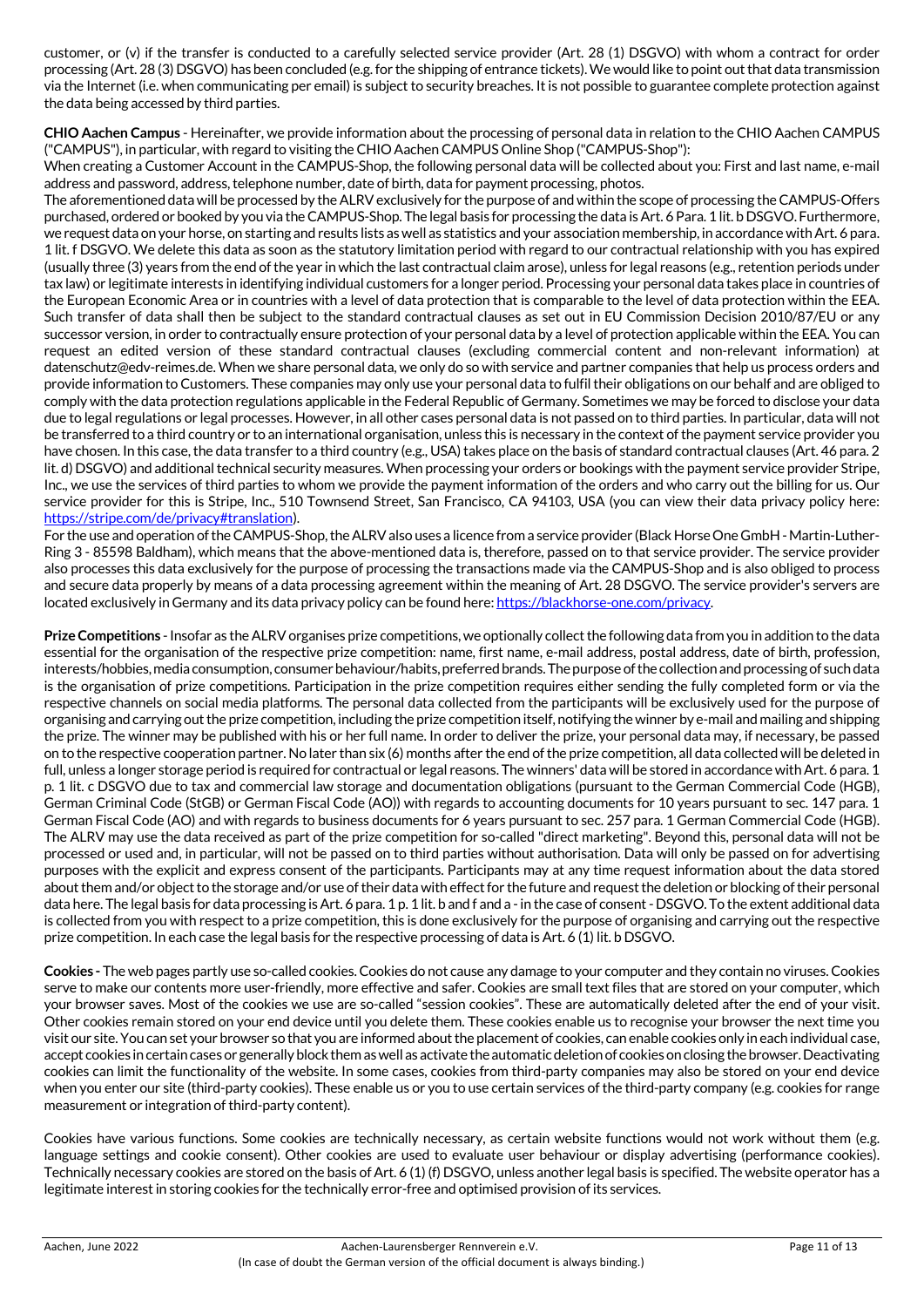Consent (Art. 6 (1) S. 1 (a) DSGVO) is obtained for cookies that are not technically necessary. If consent to the storage of cookies has been requested, the storage of the cookies in question is based exclusively on this consent. The consent can be revoked at any time with effect for the future.

We use the "Borlabs cookie" as a so-called consent tool to request consent for data processing or the use of cookies or comparable functions. With the help of the consent tool, you have the possibility to give or refuse your consent for certain functionalities of our website, e.g. for the purpose of integrating external elements, integrating streaming content, statistical analysis, range measurement and personalised advertising. You can use the consent tool to give or refuse your consent for all functions or to give your consent for individual purposes or individual functions. The settings you have made can also be changed by you afterwards or the consents can be completely revoked. The purpose of integrating the Consent Tool is to allow users of our website to decide on the aforementioned matters and, in the course of further use of our website, to offer them the opportunity to change settings they have already made. In the course of using the Consent Tool, we regularly process the following personal data: Your consent(s) or revocation of your consent(s), your IP address, information about your browser, information about your terminal device, time of your visit to the website.

The legal basis for the use of the Consent Tool is Art. 6 (1) S. 1 (c) DSGVO, as this obtains the legally required consents for the use of certain technologies.

You can find an overview of the cookies we use, information about them and setting options HERE in our Consent Tool.

You can set your browser so that you are informed about the placement of cookies, can enable cookies only in each individual case, accept cookies in certain cases or generally block them as well as activate the automatic deletion of cookies on closing the browser. Deactivating cookies can limit the functionality of the website.

**Server log files -** The provider of the site automatically collects and saves information in so-called server log files, which your browser automatically transmits to us. These are: The browser type/browser version, the operating system used, the referrer URL, the host name of the accessing computer, the time of the server enquiry. This data is not directly assignable to specific persons. We reserve the right to check this data subsequently, if we become aware of any concrete evidence of unlawful use.

**Newsletter data -** If you would like to subscribe to the newsletter offered on this website, we require an email address from you as well as information that allows us to check that you are the owner of the stated email address and that you consent to receiving the newsletter. No further data is collected. We solely use this data to dispatch the requested information and do not pass it on to third parties. You can withdraw the consent given to store data, including the email address and the usage thereof to send out the newsletter, for instance by clicking on the unsubscribe link in the newsletter.

**Data privacy policy for the use of Google Analytics -** Insofar as you have given your consent, Google Analytics, a web analysis service by Google LLC, is used on this website. The responsible entity for users in the EU/EEA and Switzerland is Google Ireland Limited, Google Building Gordon House, 4 Barrow St, Dublin, D04 E5W5, Ireland ("Google").

Google Analytics uses "cookies", which enable an analysis of your usage of our websites. The information on your utilisation of this website that is generated by the cookies is generally transferred on to a Google server in the USA and stored there. The anonymisation of IP addresses is activated by default. Due to IP anonymisation, your IP address will be truncated by Google within member states of the European Union or in other contracting states to the Agreement on the European Economic Area. According to Google, the IP address transmitted by your browser as part of Google Analytics is not merged with other Google data. During your visit to the website, your user behaviour is recorded in the form of "events". Events collected may include: page views, first visit to the website, start of session, your "click path", interaction with the website, scrolls (whenever a user scrolls to the bottom of the page (90%)), clicks on external links, internal searches, interaction with videos, file downloads, ads seen / clicked, language preference. Also recorded: Your approximate location (region), your IP address (in shortened form), technical information about your browser and the end devices you use (e.g. language setting, screen resolution), your internet provider, the referrer URL (via which website/ via which advertising medium you came to this website). On behalf of the operator of this website, Google will use this information for the purpose of evaluating your anonymous use of the website and compiling reports on website activity. The reports provided by Google Analytics are used to analyse the performance of our website.

Recipients of the data are/could be: Google Ireland Limited, Gordon House, Barrow Street, Dublin 4, Ireland (as processor according to Art. 28 DSGVO); Google LLC, 1600 Amphitheatre Parkway Mountain View, CA 94043, USA; Alphabet Inc, 1600 Amphitheatre Parkway Mountain View, CA 94043, USA. It cannot be ruled out that US authorities will access the data stored by Google. Insofar as data is processed outside the EU/EEA and there is no level of data protection corresponding to the European standard, we have concluded EU standard contractual clauses with the service provider to establish an appropriate level of data protection. The parent company of Google Ireland, Google LLC, is based in California, USA. A transfer of data to the USA and access by US authorities to the data stored by Google cannot be ruled out. The USA is currently considered a third country from a data protection perspective. You do not have the same rights there as within the EU/EEA. You may not have any legal remedies against access by authorities.

The data sent by us and linked to cookies are automatically deleted after 30 days. Data whose retention period has been reached is automatically deleted once a month.

The legal basis for this data processing is your consent pursuant to Art. 6 (1) (a) DSGVO. You can revoke your consent at any time with effect for the future by calling up the settings HERE and changing your selection there. The lawfulness of the processing carried out on the basis of the consent until the revocation remains unaffected.

**Data privacy policy for the use of Google Maps** - On our orientation page to the "CHIO Aachen Village", we use services of Google LLC, 1600 Amphitheatre Parkway Mountain View, CA 94043, USA ("Google"), in order to facilitate your orientation in the "CHIO Aachen Village". The responsibility for the data protection compliant operation of this service is guaranteed by Google. Google has its place of business partly outside the EU or the EEA - an adequate level of data protection according to the GDPR may therefore not exist. In order to ensure data protection on our website, we only use Google Maps together with the so-called "two-click" solution. This application prevents the use of Google Maps integrated on our website from transmitting data to Google when you first enter the page. Only when you activate Google Maps by clicking on the associated button ("Discover the CHIO Aachen Village"), a direct connection to the provider's server will be established (consent). As soon